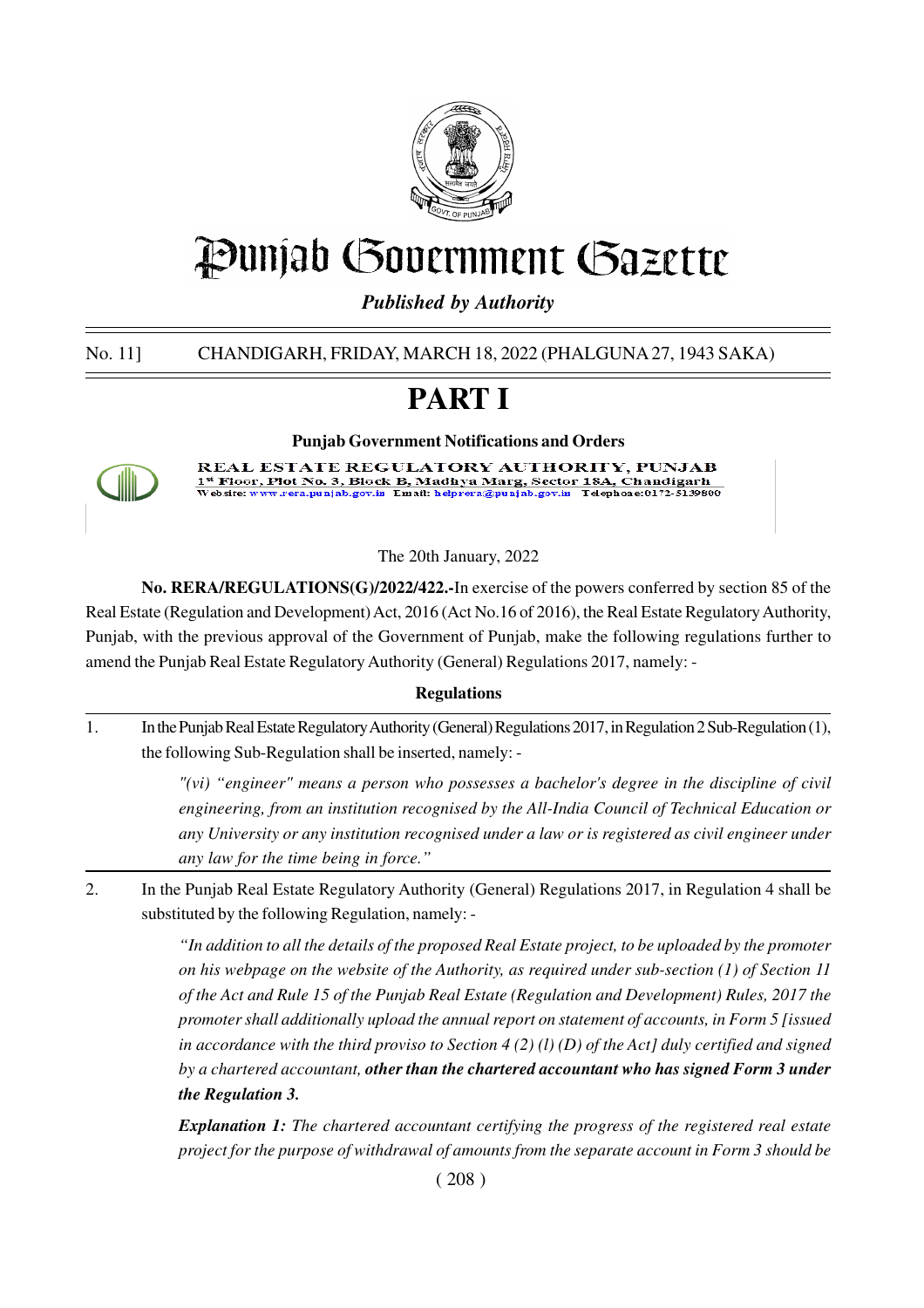#### PART I] PUNJAB GOVT. GAZ., MARCH 18, 2022 (PHGN 27, 1943 SAKA) 209

*a different entity than the chartered accountant certifying the Form 5. In case the promoter of the project is a company, Form 5 may be signed by the Statutory Auditor of the promoter company.*

*Explanation 2: If the Form 5 issued by the chartered accountant reveals that any certificate issued by the project architect, engineer or the chartered accountant has false or incorrect information and the amounts collected for a particular project have not been utilized for the project, or the withdrawal has not been in proportion to the percentage of completion of the project, the Authority, in addition to taking penal actions as contemplated in the Act, Rules and other applicable laws, shall also take up the matter with the concerned regulatory body of the said professionals of the architect, engineer or chartered accountant, for necessary action against them."*

3. In the Punjab Real Estate Regulatory Authority (General) Regulations 2017, Regulation 32 shall be substituted by the following Regulation, namely: -

> *"The administrative charges to be retained by the Authority in cases of withdrawal of application for registration of any Real Estate Project will be 20% of the fee paid subject to a maximum of Rupees fifty thousand only. The remaining amount of registration fees shall be refunded to the promoter within 15 days"*

4. In the Punjab Real Estate Regulatory Authority (General) Regulations 2017, Regulation 32 A shall be inserted, namely: -

> *"In case any application for Registration of a Real Estate Project or Real Estate Agent is rejected due to non-conformity with the provisions of the Real Estate (Regulation & Development), Act, 2016 or Rules and Regulations made thereunder, the registration fee deposited in this regard shall be forfeited."*

5. The format prescribed in Form 5 [see Regulation 4] shall be modified, as annexed in **Appendix I.**

Sd/-

#### **NAVREET SINGH KANG,**

(Chairperson) The 20th January, 2022 Real Estate Regulatory Authority, Punjab.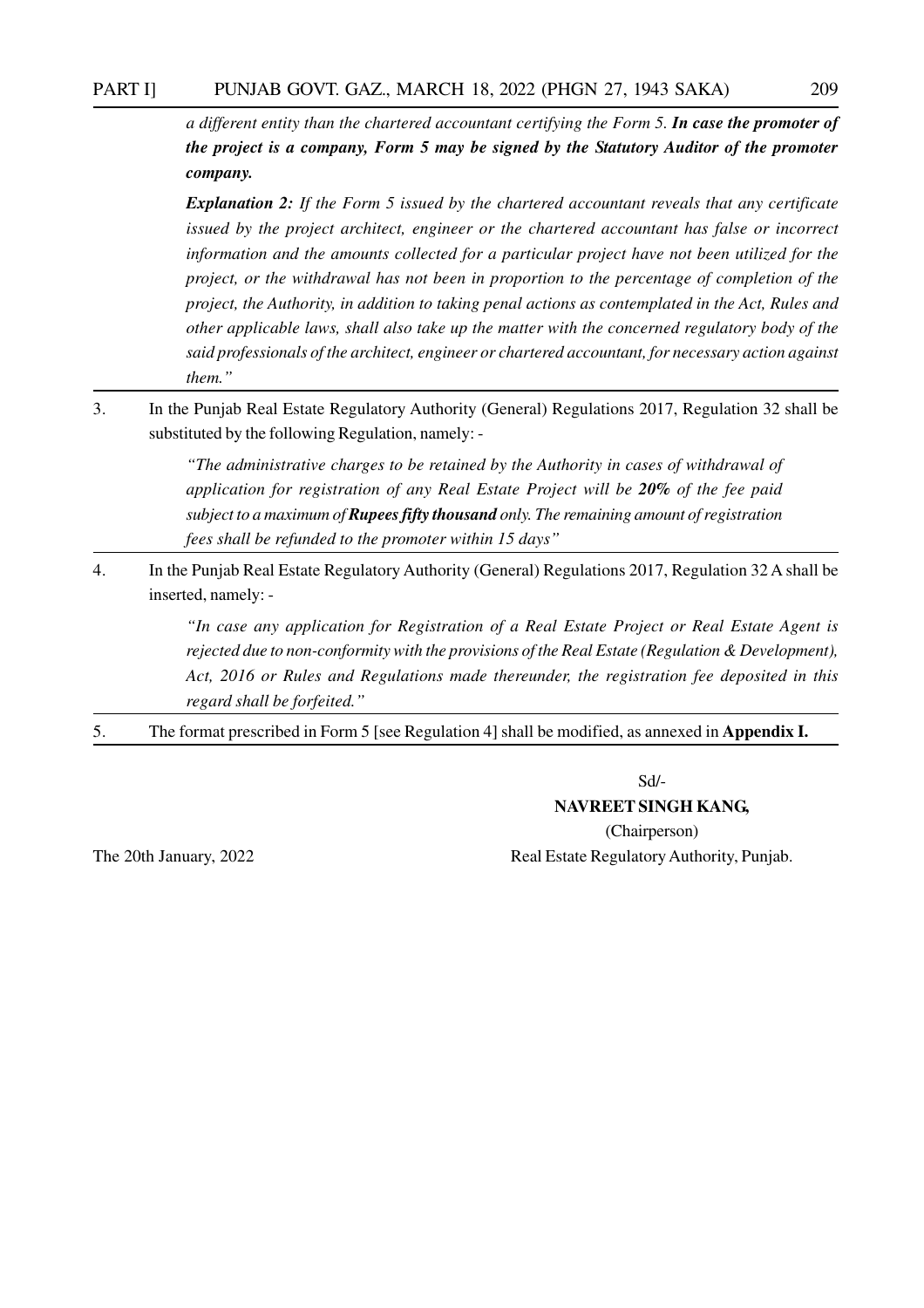#### **Appendix I**

#### **FORM 5 [see Regulation 4]**

## ON THE LETTER HEAD OF CHARTERED ACCOUNTANT (Other than the chartered accountant who has certified Form 3 under Regulation 3, or is the Statutory Auditor if the promoter is a company)

#### ANNUAL REPORT ON STATEMENT OF ACCOUNTS

#### To [NAME & ADDRESS OF PROMOTER]

SUBJECT: Report on Statement of Accounts on project fund utilization and withdrawal by [Promoter] for the financial year ended on \_\_\_\_\_\_\_\_\_ with respect to Real Estate Regulatory Authority, Punjab Regn. Number

1. This certificate is issued in accordance with the provisions of the Real Estate (Regulation and Development) Act, 2016 read along with the Punjab Real Estate (Regulation and Development) Rules, 2017.

2. I/We have obtained all necessary information and explanation from the Company, during the course of our audit, which in my/our opinion are necessary for the purpose of this certificate.

3. I/We hereby confirm that I/We have examined the prescribed registers, books and documents, and the relevant records of [Promoter] for the financial year and hereby certify that:

i. (Promoter) has completed \_\_\_\_\_\_% of the project titled (Name) bearing Real Estate Regulatory Authority, Punjab Regn. No. \_\_\_\_\_\_\_\_\_\_ located at \_\_\_\_\_\_\_\_\_\_\_\_.

cumulative amounts collected till the end of the financial year is Rs.

cumulative amount withdrawn till the end of the financial year is Rs.

4. I/We certify that the [Name of Promoter] has utilized the amounts collected for project only for that project and the withdrawal from the designated bank account(s) of the said project has been in accordance with the proportion to the percentage of completion of the project. (If not, please specify the amount withdrawn in excess of eligible amount or any other exceptions)

|                        | (Signature and Stamp/Seal of the Signatory CA) |
|------------------------|------------------------------------------------|
| Name of the Signatory: |                                                |
| Full Address:          |                                                |
| Membership No.:        | $\sim$                                         |
| Contact No.:           | E mail:                                        |
| UDIN:                  |                                                |

Place: Date: